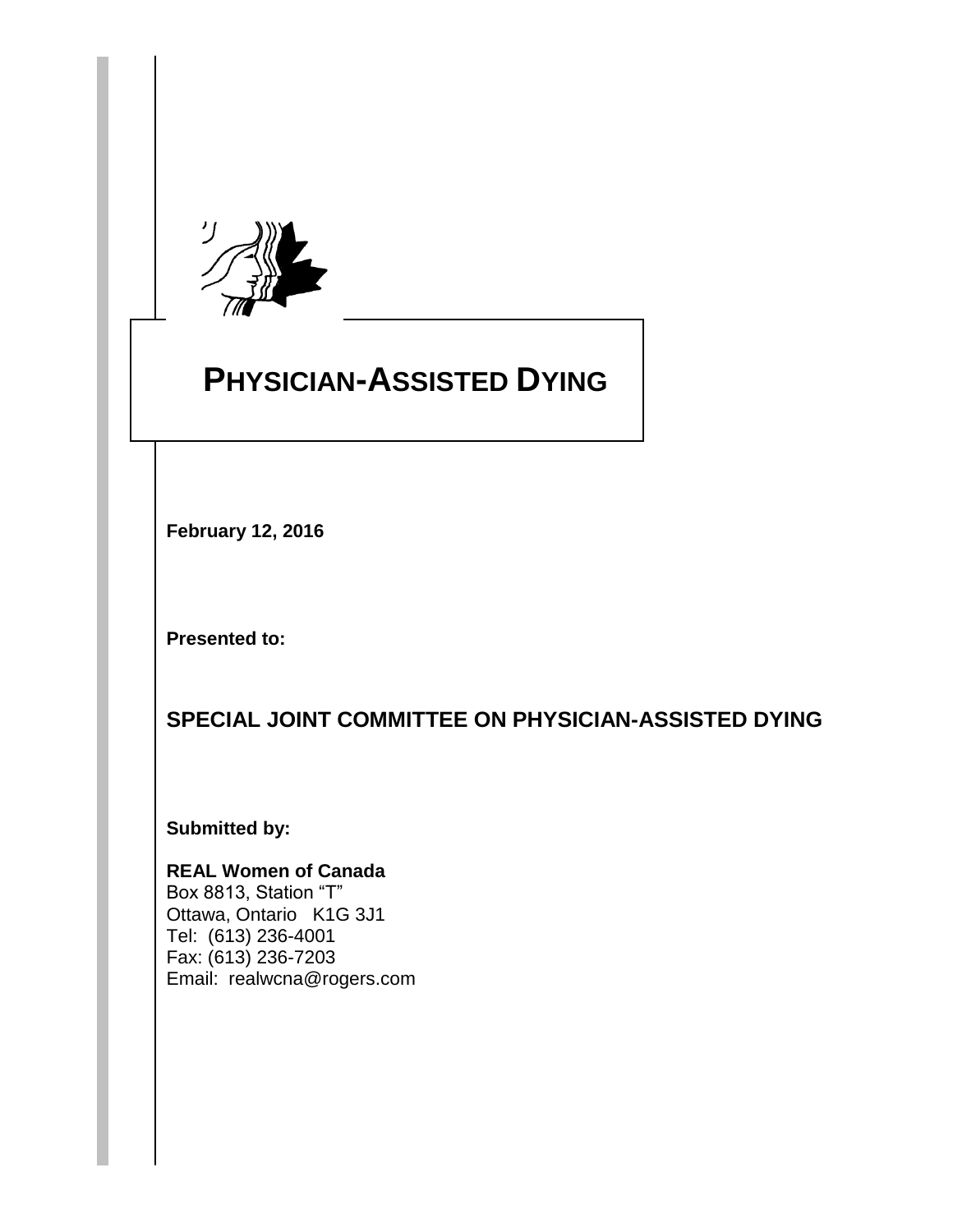REAL Women of Canada is a national women's organization, federally incorporated in 1983. We support the equality of women and the family consisting of mother, father and children. We believe the family is the foundation of society.

We are concerned about all members of the family, including the aged, the disabled and all other vulnerable individuals such as the depressed and the mentally ill. This concern has given rise to our apprehensions about the policy of physician-assisted suicide.

The hasty process by which physician-assisted suicide is to be part of our legal structure is deeply troubling. In just over a year, the law on assisted suicide has changed from it being illegal under the *Criminal Code,* to becoming wide open to interpretation and implementation, resulting in a complete change to the entire fabric of Canadian society and our long-held respect for the dignity and value of each human life.

Those who support assisted suicide argue that they do so out of sympathy and compassion for the sick and dying. There is nonetheless, underlying this position, a belief that lives may be exterminated if those lives are no longer deemed worth living.

#### **Court Ignores Experience of Other Jurisdictions**

The Supreme Court of Canada in its decision on February 6, 2015 to remove the prohibitions against assisted suicide in the *Criminal Code*, concluded that "it is possible for physicians, with due care and attention to the seriousness of the decision involved, to adequately access decisional capacity". The court obviously was not aware, or, alternatively, chose to ignore, the experience of the ten jurisdictions which have already legalized assisted suicide or euthanasia. The data from these jurisdictions is frightening. A significant number of those who die by this method do so without giving their consent. Euthanasia and requests for assisted suicide are now provided to children and those suffering from depression or mental illnesses. Many of these deaths are not officially reported and there has been a steady increase of them. Irrefutable evidence also indicates that it is not physicians who are necessarily carrying out these deaths, but nurses, who do so frequently, without the knowledge and permission of a physician or the patient. Safeguards are ignored. Assisted suicide and euthanasia have become normalized and accepted as a part of medical care. Killing a patient, however, is not medical care.

There is no use pretending that Canada, when implementing the Supreme Court decision on assisted suicide, will avoid the traumatic effects of such a policy that have occurred in other jurisdictions. No matter how carefully quidelines are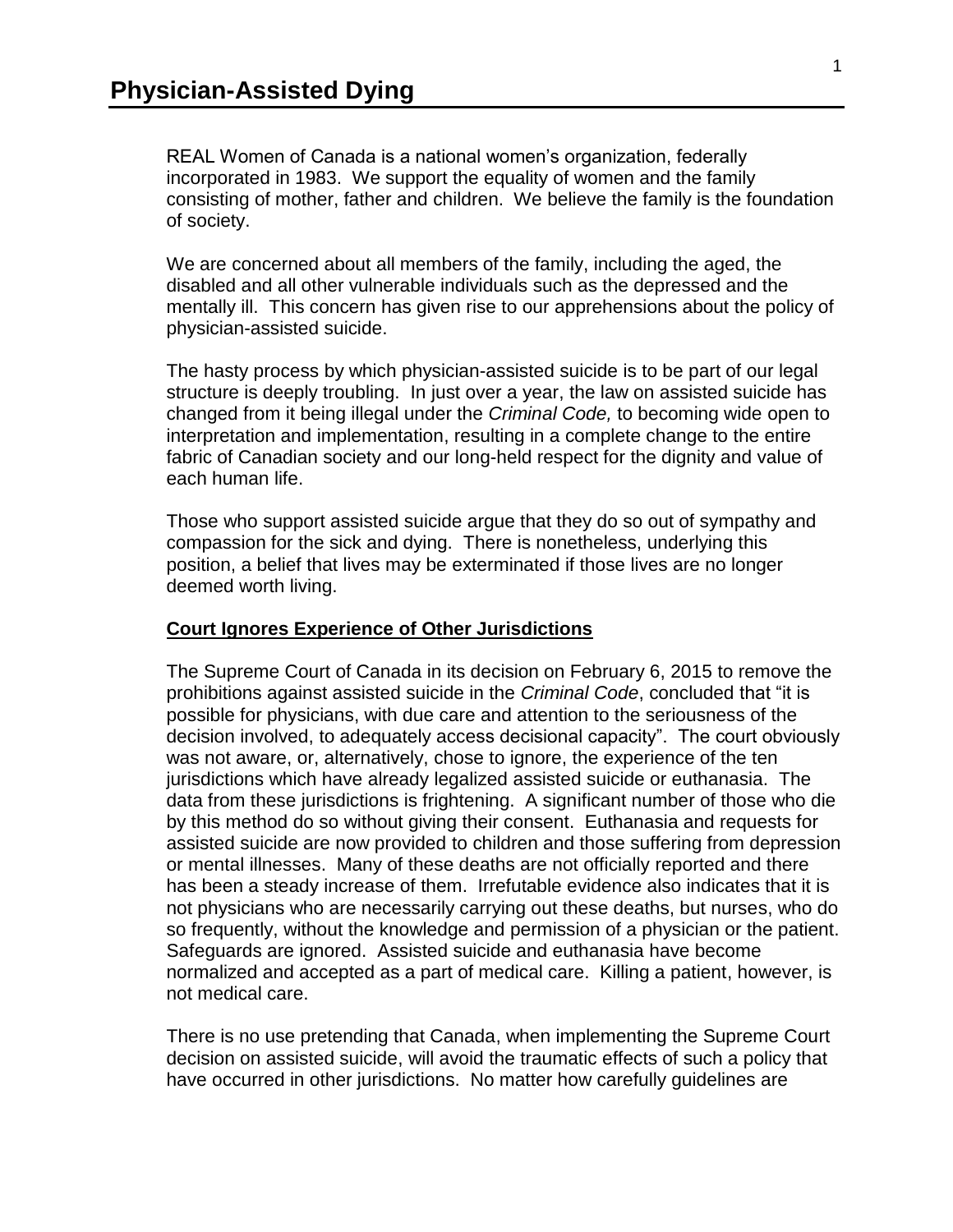drafted, they will fail. The haste and enthusiasm to implement this policy will leave a wake of vulnerable human beings.

#### **Conscience Rights of Physicians Ignored**

The Supreme Court of Canada in its decision also made the statement, without supporting evidence, that "Nothing in this declaration would compel physicians to provide assistance in dying." The court has quickly been proven wrong on this point. The Colleges of Physicians and Surgeons of the provinces of Saskatchewan and Ontario have declared that any physician who, for conscience or religious reasons, may not wish to participate in assisted suicide, must refer a patient to another physician to carry out this procedure.

To coerce physicians to provide services that go against their religion or consciences is not acceptable. It is contrary to the Charter's right of freedom of conscience and religion. It is also a serious incursion into the professional standing of the physician. A proper balancing of the rights of physicians with the concept of patient autonomy, must not result in the trumping of the rights of a physician in his/her medical practice. Such rights extend not only to refusing to perform assisted suicide and euthanasia, but the right not to be obliged to refer to other practitioners or third parties, who may be willing to provide such services. The reality is that the requirement to refer for assisted suicide or euthanasia procedures, to which the physician objects on the grounds of conscience or religion, compels that physician to violate his or her conscience by being a participant in the very act, the very procedure to which he or she objects in the first place.

## **Palliative Care**

The Minister of Health, Jane Philpott, reports that only 15% of Canadians have access to high quality palliative care. Palliative care today, is publicly funded only in hospitals, not by way of home care or otherwise where it would be more effective and affordable. The astonishingly low figure of the availability of palliative care is not due to the fact that the issue has been ignored in Canada. Senate studies on palliative care have been undertaken in 1995, 2000, 2005 and 2010. Perhaps the most definitive study on palliative care was carried out in 2011 by the Parliamentary Committee on Palliative and Compassionate Care. Close to 60 MPs and former MPs from all parties supported this Committee's work. Many individuals and organizations and groups provided input to it. In November 2011, the Committee published its superb Report called: *Not to be Forgotten: Care of Vulnerable Canadians.* No action has been taken on this report, which includes the recommendation that a National Palliative Secretariat be established. Consequently, despite extensive research, no federal scheme for palliative care in Canada has either been advanced or implemented.